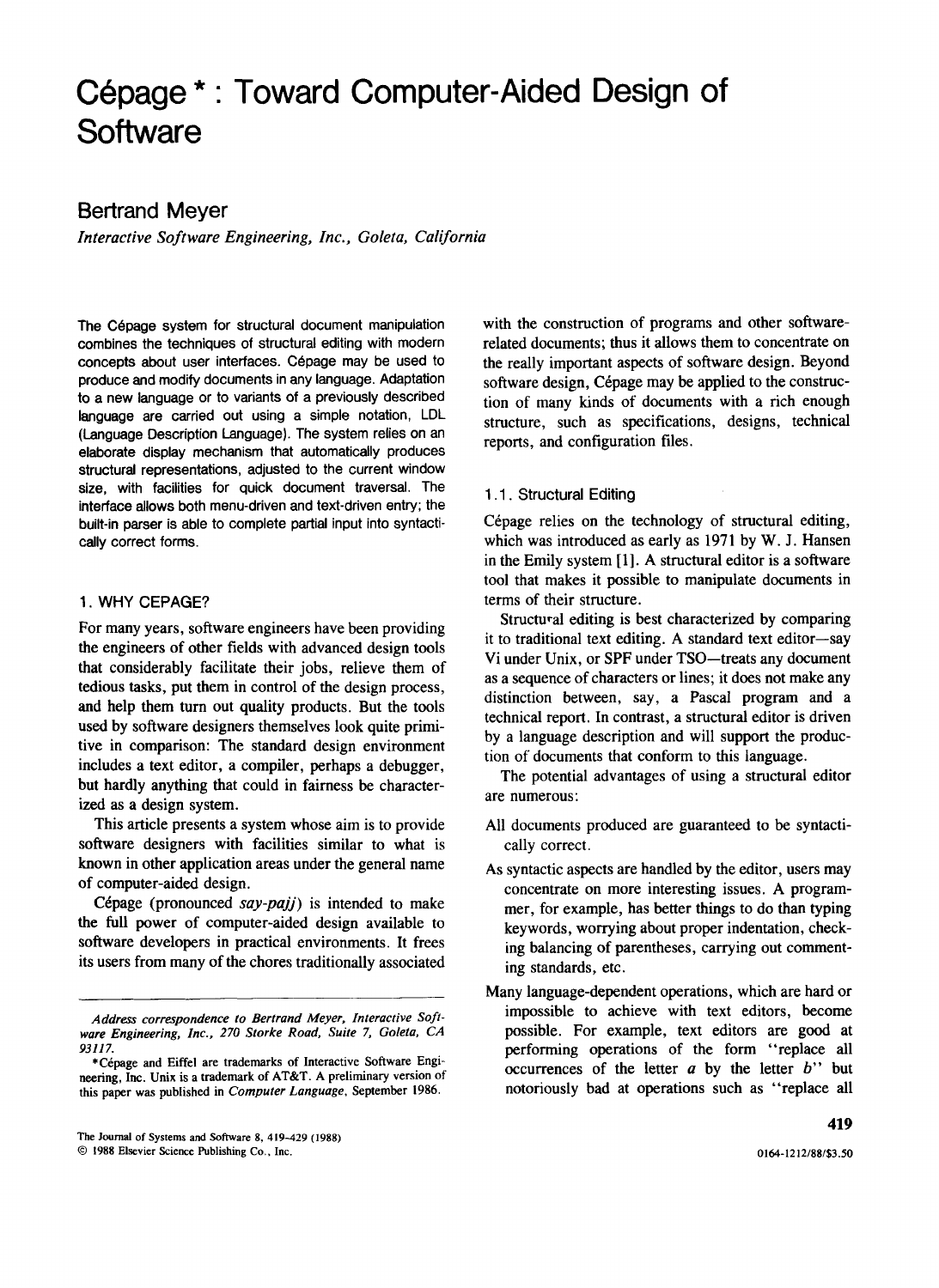occurrences of the variable *a* that are part of an expression by the variable *b."* Because a structural editor embodies knowledge about such notions as variable and expression, it can carry out such operations.

- When the languages considered are software languages such as programming or design languages, a structural editor simplifies the task of writing other software tools. Most software tools acting on programs, designs, specifications, and the like must at some point perform some parsing to get the input documents into a suitable internal form. If a structural editor is used, this task is no longer necessary; the structural editor has its own internal form, usually some kind of tree structure, that can be used by other tools. Examples of tools that may benefit from this approach include program analyzers, profilers, test generators, specification checkers, and version and configuration managers. Thus a good structural editor is a promising candidate to serve as the basis for an integrated programming environment.
- As we shall see in the case of Cépage, a flexible structural editor is a powerful tool for implementing programming or documentation standards.
- More generally, a structural editor brings all the benefits of a "smart" tool that knows about the structure of the document it manipulates.

## 1.2. Cépage and Previous Work

There have been structural editors before. Some of the best known developments include Mentor [2, 3], Gandalf [4], and the Cornell Program Synthesizer [5]. A more recent tool with graphical facilities is Pecan [6, 7].

Why do we think that Cépage goes beyond these previous efforts? The combination of features that makes Cépage original and (we think) more practical than its predecessors includes:

- The ease of adaptation to any new language thanks to the LDL formalism (see Section 5.2)
- The ability to support languages with elaborate or irregular syntax, such as Fortran or languages describing the structure of technical reports
- The double mode of entry (menu-driven or text-driven), providing for a flexible user interface, and supported by a general-purpose parser that does not enforce any of the restrictions of common parser generators
- An elaborate display mechanism, which ensures that meaningful structural views are produced at every stage of the document construction process
- The open architecture of the system, which allows it to be interfaced with other tools and makes it a

promising candidate as a basis for a complete software development environment

More generally, the ambition, which pervades the whole system design, to take structural editing out of the laboratory and make its exciting potential available to practicing programmers in ordinary environments

The rest of this paper describes how these goals have been pursued in the design of the system.

## 2. THE EXPANSION PROCESS

The basic mechanism for document construction is known under Cépage as expansion. Expansion comes in two styles: menu-driven and text-driven. The following extracts from a sample session illustrate them.

## 2.1. Menu-Driven Expansion

Figure 1 shows a picture of a Cépage window at some point during a session. In this example, Cépage is being applied to a Pascal-like language. The document being constructed is an incomplete program, containing some unexpanded elements such as (Instruction), and (Boolean\_expression). These are placeholders representing substructures that are yet to be expanded. Unexpanded elements appear in angle brackets if they are required, or in square brackets if they are optional, as the label declaration part of a Pascal program. A

Figure 1. A Cépage document window.

| program JSS_example;                           |
|------------------------------------------------|
| (*A demonstration of Cépage*)                  |
| [labels]:                                      |
| constant                                       |
| $pi = 3.141592$ ; [more_constants];            |
| [types];                                       |
| [variables];                                   |
| $\{3 \text{ subprograms}\};$                   |
| begin                                          |
| $\langle$ instruction $\rangle$ ; $\Leftarrow$ |
| $xx := \langle expression \rangle;$            |
| repeat                                         |
| if $x = y$ then                                |
| $\{instructor\}$                               |
| else                                           |
| $x := x+1$                                     |
| end                                            |
| until <boolean> end;</boolean>                 |
| $\{7$ instructions $\}$                        |
| end. (*JSS_example*)                           |
|                                                |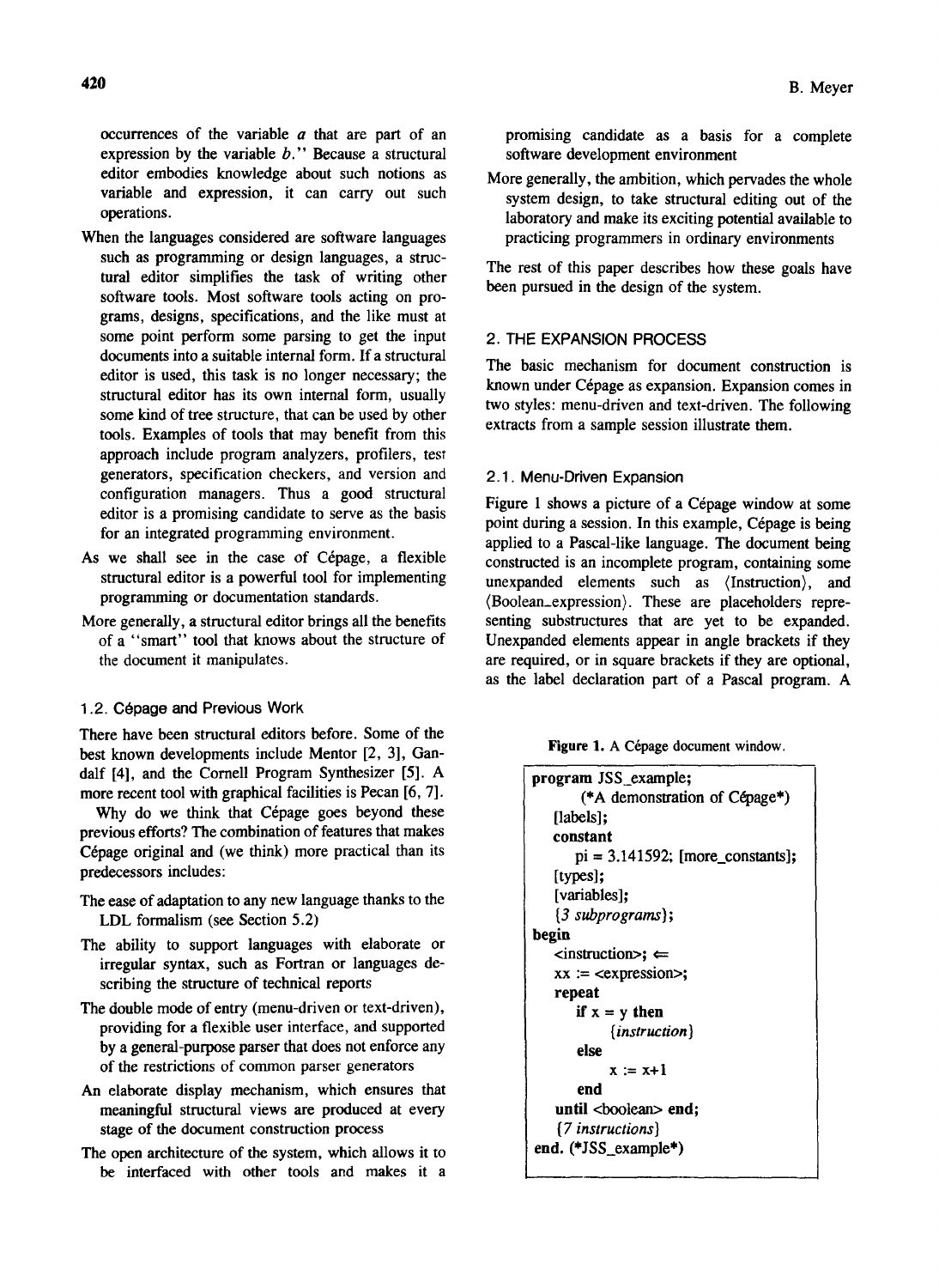Cépage

document containing unexpanded elements is called a *partially expanded document.* 

Eventually a document should be totally expanded, and Cépage can then generate a textual version of the finished product, which, in the case of a program, may be passed on, for instance, to a compiler; other kinds of documents might be handed over to a text formatter such as troff on Unix.

One way to develop an unexpanded element is to use the menu-driven interface provided by Cépage. Assume, for example, the user wants to expand the first (instruction) of the program; he may bring the cursor to this element and enter the  $\hat{X}$  (eXpand) command (we use the notation ~ a to denote the result of pressing letter *a*  while holding down the Control key). This brings a popup menu of available choices for instructions in Pascal (Figure 2). Once the proper choice has been made, the form of the chosen expansion will override the (instruction) placeholder (Figure 3). This form of document construction is particularly efficient for high-level constructs whose expansion may be long and involve many keywords. Software developers have more interesting things to do than typing. The problem is not so much typing itself as the fact that it detracts the user's attention from other, more important concerns.

## 2.2. Text-Driven Entry

Cépage is not dogmatic about menu-driven entry vs. typing. As mentioned above, menu-driven entry is

Figure 2. Selecting an expansion in a menu.



```
program JSS_example; 
       (* A demonstration of Cepage*) 
   [labels]; 
   constant 
       pi = 3.141592; [more_constants];
   [types]:
   [variables];
   {3 subprograms}; 
begin 
\Rightarrow if <Boolean> then
       <Instruction> 
   else 
       <Instruction> 
   end; 
   xx := \text{expression}repeat 
       if x = y then
           {Instruction} 
       else 
          x := x+1end 
   until <Boolean> end;
    {7 Instructions} 
end. (*JSS_example*)
```
Figure 3. Result of expansion.

useful for high-level constructs; it is also precious for novices or users who do not remember all the syntactical details of a particular language. However, this style of entry may become tedious for low-level constructs such as simple expressions and more generally when the expansion is short and the user knows exactly what it is. When what you want is  $x + y$ , simply typing it is often just as convenient as first requesting a sum from the "expression" menu and then entering the two operands in sequence.

Cépage allows the user to do just that: move the cursor to the element to be expanded and type the text. For example, the (expression) placeholder that appears in Figures 1-3 may be expanded by moving the cursor to it and typing  $x + y$ . (The reason for using control codes for commands, for example  $\hat{A}$  X for eXpand, is precisely to allow normal characters to stand for themselves. Typing a normal character triggers the text entry mode.) As soon as text has been typed, the built-in Cépage parser will analyze it on the fly, so that the result is exactly the same as if the phrase had been entered in the menu-driven mode.

An important feature of the Cépage parser is that the phrase typed need not be complete. For example, the text typed for an (expression) may be just

```
x * (a +
```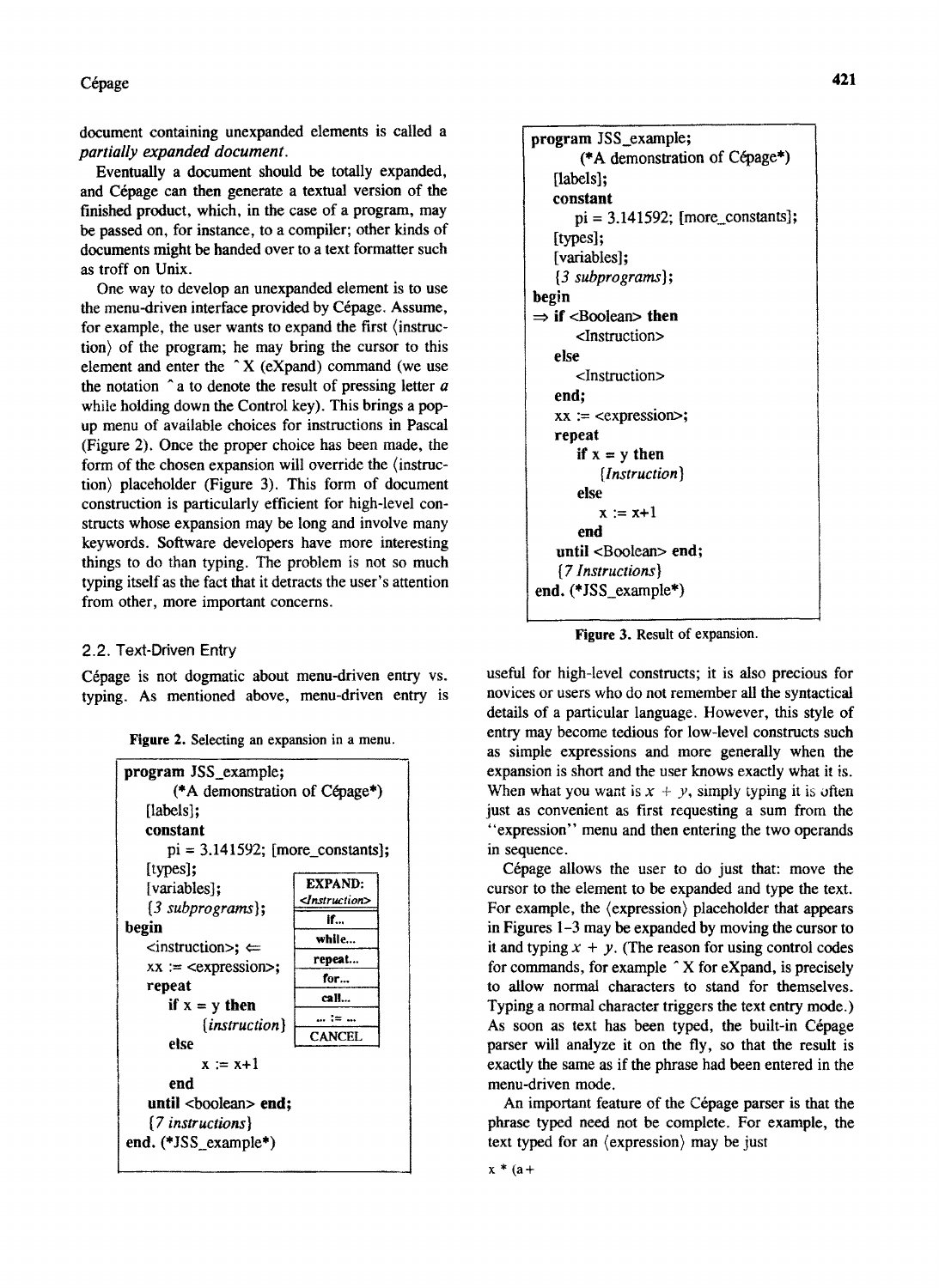which the Cépage parser will echo back as

 $x * (a + \langle factor \rangle)$ 

that is to say, closing the parentheses and requesting the user to expand (now or later) the missing  $\langle factor \rangle$ . Similarly, the above expansion of  $\langle$  instruction $\rangle$  (Figures 1-3) might have been obtained by typing just

if

over the (instruction) placeholder. As this is the unambiguous beginning of a conditional instruction, the result would have been exactly the same as that obtained in Figure 3 by choosing the conditional instruction from the instruction menu.

This ability to enter incomplete phrases is one of the key advantages of Cépage over text editors or more primitive structural editors.

If the beginning of the phrase is ambiguous, as when  $x$ is entered for an instruction [this could be the beginning of an assignment,  $x := \langle$  expression $\rangle$ , or of a procedure call,  $x$  ( $\langle$  parameters $\rangle$ )], the parser will mention it and allow the user to cyclically examine all the legal possibilities in order to select the appropriate one.

## 3. OTHER CAPABILITIES

The previous section has described the basic process: expansion. In this section, we introduce some other commands of Cepage, which should give a representative, if incomplete, idea of the interface with the system.

## 3.1. Document Traversal

The user interacts with Cépage in terms of structures rather than characters. These structures are represented by windows on the screen. The notion of "window" used here is a general one; the window structure is hierarchical. In the following extract, all windows surrounding *c* are boxed.



One of the aims of Cépage was to make the

technology of structural editing available to a wide population of users, many of whom are not computer scientists. Because of this requirement, it was essential to make sure that the concepts could be explained in simple terms. Whereas the interface to many structural editors can be understood only in terms of abstract or concrete syntax trees—and Cépage's implementation, as described in Section 6.2, indeed relies on tree structures-, we have been very careful to avoid any such terminology in the documentation. As a result, the word "tree" does not appear anywhere in the user documentation; the interface is described in terms of the hierarchical structure of the document as reflected by the hierarchical window structure.

At each point during a session, one window is the active window; it appears in reverse video. (To make up for the difficulty of showing reverse video in print, the active window is marked by an arrow in Figures 1-3). The cursor keys move between windows; the cursor is a logical, "window" cursor, not a physical, character cursor. The basic traversal commands are:

- $\rightarrow$  or  $\hat{N}$  (Next): Go to next window.
- $\leftarrow$  or  $\hat{P}$  (Previous): Go to previous window.
- $\downarrow$  or  $\hat{D}$  (Down): Go to first window on a subsequent line.
- $\uparrow$  or  $\uparrow$  U (Up): Go to first window on a preceding line.
- $\hat{I}$  (In): Go to first enclosed window.
- ^O (Out): Go to closest enclosing window.

The first four operations wrap around the structure upon reaching the edges. The last of these operations may entail an abstraction on the display (see Section 4).

## 3.2. Selection

Most operations use the current window as argument. Sometimes it is necessary to select another substructure of the document, for example, a sublist (say three consecutive instructions out of a block). This is done using the selection commands.

Selection is entered by typing ^S; the smallest enclosing window becomes the selected substructure. The following commands are then available:

- $K$  (Keep): Accept the currently selected substructure and exit selection mode.
- <sup>o</sup>C (Cancel): Cancel selection and exit selection mode.
- $\rightarrow$  or  $\hat{N}$ : Add next list element to selected substructure.
- $\leftarrow$  or  $\hat{P}$ : Add previous list element to selected substructure.
- $\uparrow$  or  $\uparrow$  O: Make enclosing substructure the selected one.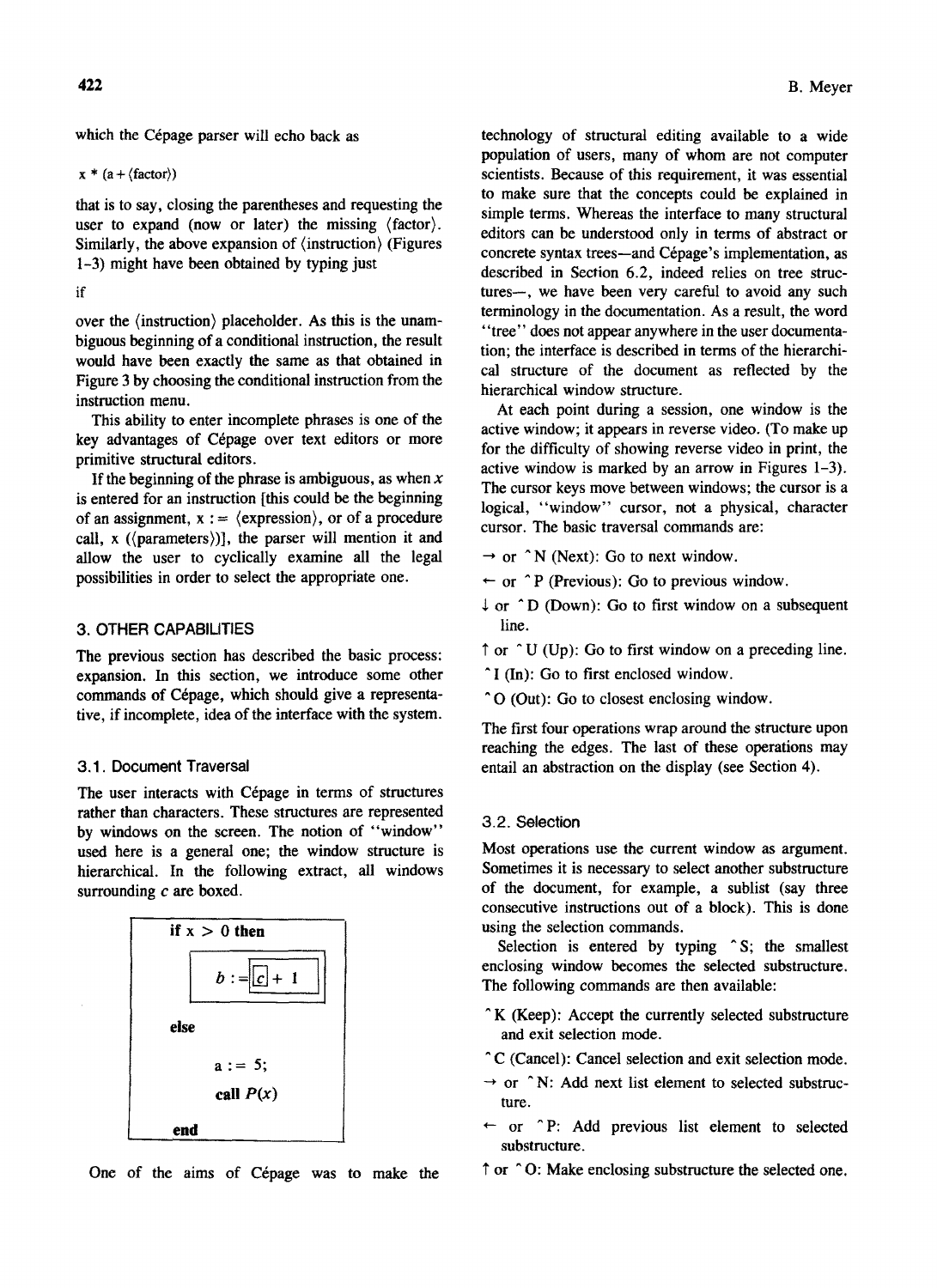Backspace: Cancel the effect of the last command (if one of the last three above).

#### 3.3. Replication

As is proper with a structural editor, replicating operations apply to substructures rather than arbitrary subsets of the document. To allow for a flexible interface, source and target may be selected in any order. The command ^W (Whence) designates the currently selected window or sublist as source for the next replication or move;  $\hat{T}$  (Thence, or Target) designates the current window as target. Command ^R (Replicate) copies the current source to the current target. The source and target must be of compatible types (for example, both of them could be instructions).

## 3.4. Deleting and Changing Expansions

Command  $\hat{F}$  (Forget) will take the current window back to the unexpanded state or, if applied to an optional unexpanded element (such as the list of label declarations in a Pascal program), remove it. Command ~ V (Vary), applied to an expanded window, will change the expansion. For example,  $\hat{V}$  applied to a window

while  $x = y$  do  $x := x + 1$  end

will present the user with the menu for (instruction) again. If the user chooses, say, (conditional), the result will be

#### if  $x = y$  then  $x := x + 1$  else (instruction) end

In other words, the system attempts to retain whatever substructures it can from one choice to the next. This way, the user does not need to reenter long substructures.

#### 3.5. Insertion

Command ^A adds a new list element after the current one;  $\hat{B}$  adds one before. So if the current window is an instruction in a block, either of these commands will add a new (instruction) placeholder, after or before the current instruction.

#### 3.6. Marking

 $\hat{M}$  (Mark) will mark the current window for later return;  $\hat{G}$  (Go) will return to the last marked window. <sup>o</sup>G may be repeated to return to previously marked windows.

#### 3.7. Generating and Writing

The basic commands, as seen above, have codes of the form  $\hat{ }$  letter. Other commands are introduced by a tab;

Tab-G (Generate) produces an archive of the current document in an external file. This archive may be used later to restart Cépage. This command may be applied to a partially expanded document; a suitable external form is used for storing such documents and retrieving them.

Tab-O (Output) produces a text form of the document. This command is applicable only if the document has been completely expanded.

#### 3.8. Other Commands

Other available commands include operations for searching and replacing substructures and for alternating between various documents. Apart from the main document window, Cépage also maintains a "catalog" of substructures. An entry of the catalog may become the active document at any time; substructures may be moved between catalog entries and the active document.

## 4. SHOWING THE STRUCTURE, OR, HOW TO DO AWAY WITH THE SCROLUNG SYNDROME

A structural editor manipulates documents in terms of their structure. Cépage takes the view that this idea should also be applied to the interface: The user should be presented with faithful representations of this structure.

It is surprising in this respect to note that many structural editors rely either on a line-oriented interface or on a screen-oriented interface that does not take the document's structure into account. A facility for "holophrasting," that is to say, collapsing the representation of some substructures to show more details of others, is often provided, but this leaves to the user the burden of deciding what to show and what to hide. The principle applied by Cépage is different. At each point in the editing process, Cépage ensures that the view displayed on the screen is structurally meaningful.

How can this be done? A standard text editor displays some contiguous excerpt of the text being handled. If the editor is "full-screen," like IBM's SPF, or Vi on Unix, this excerpt is going to fill a screen or window-say, 24 lines of contiguous text. Figure 4 shows a typical screen from a session with such an editor, where the text being edited is an Ada program. Such selection of displayed information has little to do with the underlying structure of the document. Programmers who use text editors for composing programs know this well: They spend much of their time going back and forth from one end of the file to the other, chasing for structurally related but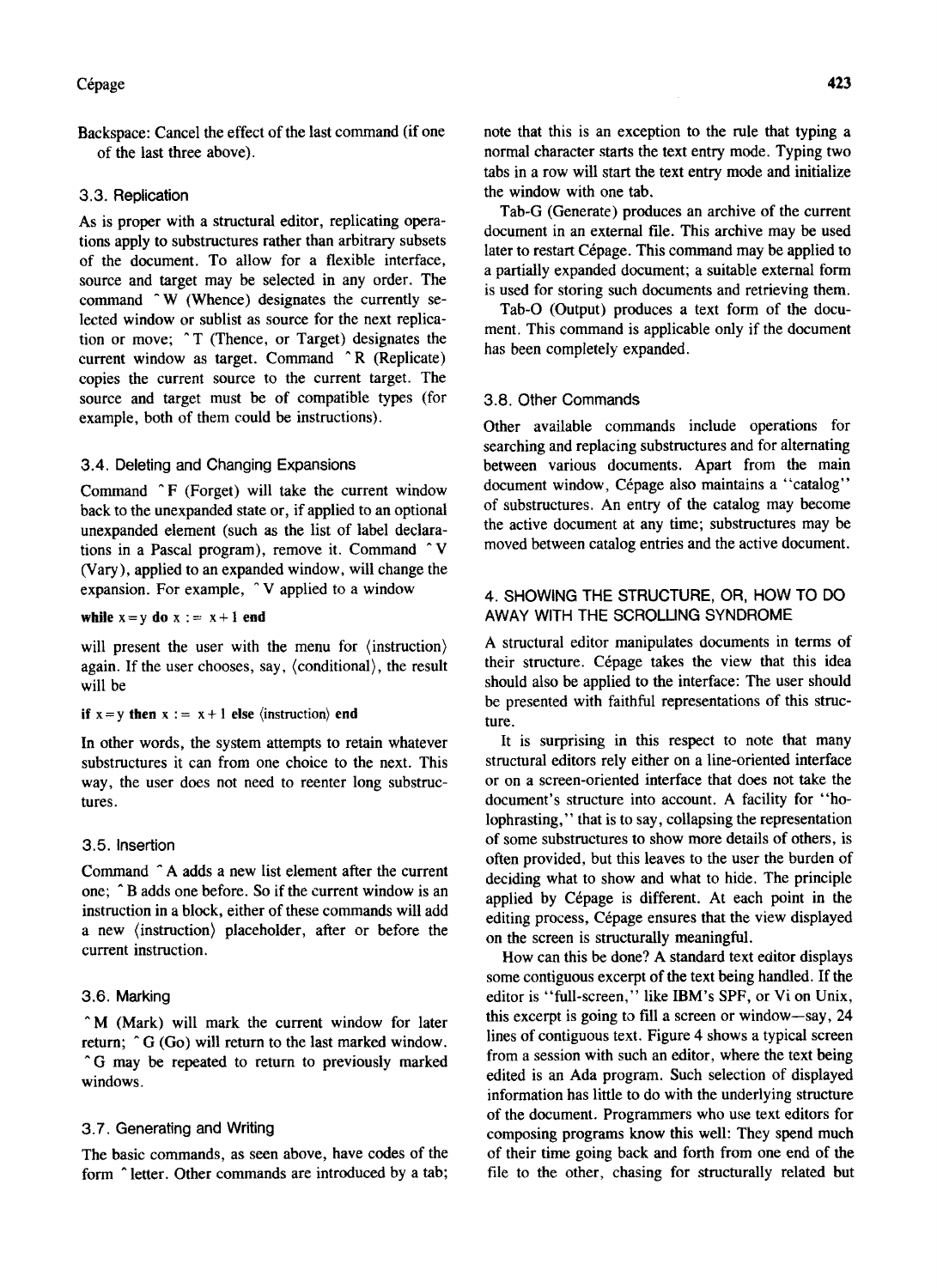| REMAINDER: REAL:                           |
|--------------------------------------------|
| $NB_$ USERS: INTEGER := 0;                 |
| TERMINALS: constant := 5;                  |
| package STOCK is                           |
| <b>LIMIT:</b> constant := $1000$ ;         |
| TABLE: array (1LIMIT) of INTEGER;          |
| $T_{\text{C}}$ COUNT: INTEGER := 0;        |
| procedure RESTART;                         |
| procedure BACKUP (F: FILE);                |
| end STOCK                                  |
| package body STOCK is                      |
| procedure RESTART is                       |
| begin                                      |
| <b>INITIALIZE;</b>                         |
| CHECK_INVENTORY;                           |
| for N in 1LIMIT loop                       |
| TABLE $(N) := N$ ;                         |
| $T_{c}$ COUNT := T <sub>1</sub> COUNT + N; |
| end loop                                   |
| end:                                       |
| procedure BACKUP (F: FILE) is              |
| begin                                      |
| TABLE $(X) := TABLE(X) + SMALL;$           |
| while ACTIVE loop                          |
| if $NB$ USERS $> 5$ then                   |

Figure 4. A contiguous program fragment.

physically remote elements. This is the infamous scrolling syndrome. When designing Cépage, we came to the conclusion that such an approach was unacceptable for a structural editor. What we had to provide was a structural view, at varying levels of abstraction.

The driving metaphor is computer-aided design (CAD); with a good CAD system for, say, electronic design, one may traverse the structure of the system, choosing to see at each step a graphical representation at the level of the whole system, a subsystem, a wafer, a circuit, a gate, a transistor, etc. For programs the same principles should apply. For example, a representation of the Ada program of Figure 4 at the top level should be something like the one shown in Figure 5.

Here the elements in curly brackets (such as  $\{5\}$ *declarations})* represent program elements that are present but may not be shown in detail due to lack of space. We say that such elements have been abstracted. By abstracting elements, it is possible to give a clear view of the structure at a certain level in the document. Here we see immediately what procedure PROCESSOR is made of.

Abstracted elements, such as *{instruction},* also appear in Figures 1-3, distinguished by italics. They should not be confused with as yet unexpanded elements, appearing in angle brackets and in roman type, as

procedure PROCESSOR is {5 *declarations);*  package STOCK is *{specification)* end STOCK package body STOCK is {2 *declarations);*  procedure RESTART is *{body)* end; procedure BACKUP (F: FILE) is {12 *instructions)*  end; begin RESTART end STOCK; procedure UPDATE (X: INTEGER) is {4 *declarations)*  begin {7 *instructions)* end; procedure REMOVE (F: FILE) is begin {23 *instructions)* end; begin -- PROCESSOR RESTART; while ACTIVE loop if NB\_USERS > 5 then {6 *ins true tions* ) else **BACKUP** end end PROCESSOR;

Figure 5. A structured program view.

in (instruction). An abstracted element is expanded but cannot be shown in detail for lack of screen "real estate. "

If one wants to see an abstracted element, say the *procedure\_body* of procedure RESTART in Figure 5, some of the context will have to be sacrificed. This will be achieved in Cépage simply by moving the cursor or mouse to the corresponding place on the screen and requesting a zoom with the ~ X command (which has the effect of "expand" on an unexpanded structure and that of "zoom" on an abstracted one). Since the screen is not large enough to show everything, some details of the enclosing context will disappear to make space for the procedure body; this loss of context is indicated by lines of dots at the top and bottom of the screen. In all cases the view shown will be a structural one, corresponding to a meaningful syntactic structure rather than an arbitrary grouping of contiguous elements.

In Cépage, the abstraction mechanism is entirely automatic. From the user requests, the system determines what should be shown and what should be abstracted, taking into account both the document structure and the available window space.

When starting the design of Cépage, we were surprised to discover that few previous projects had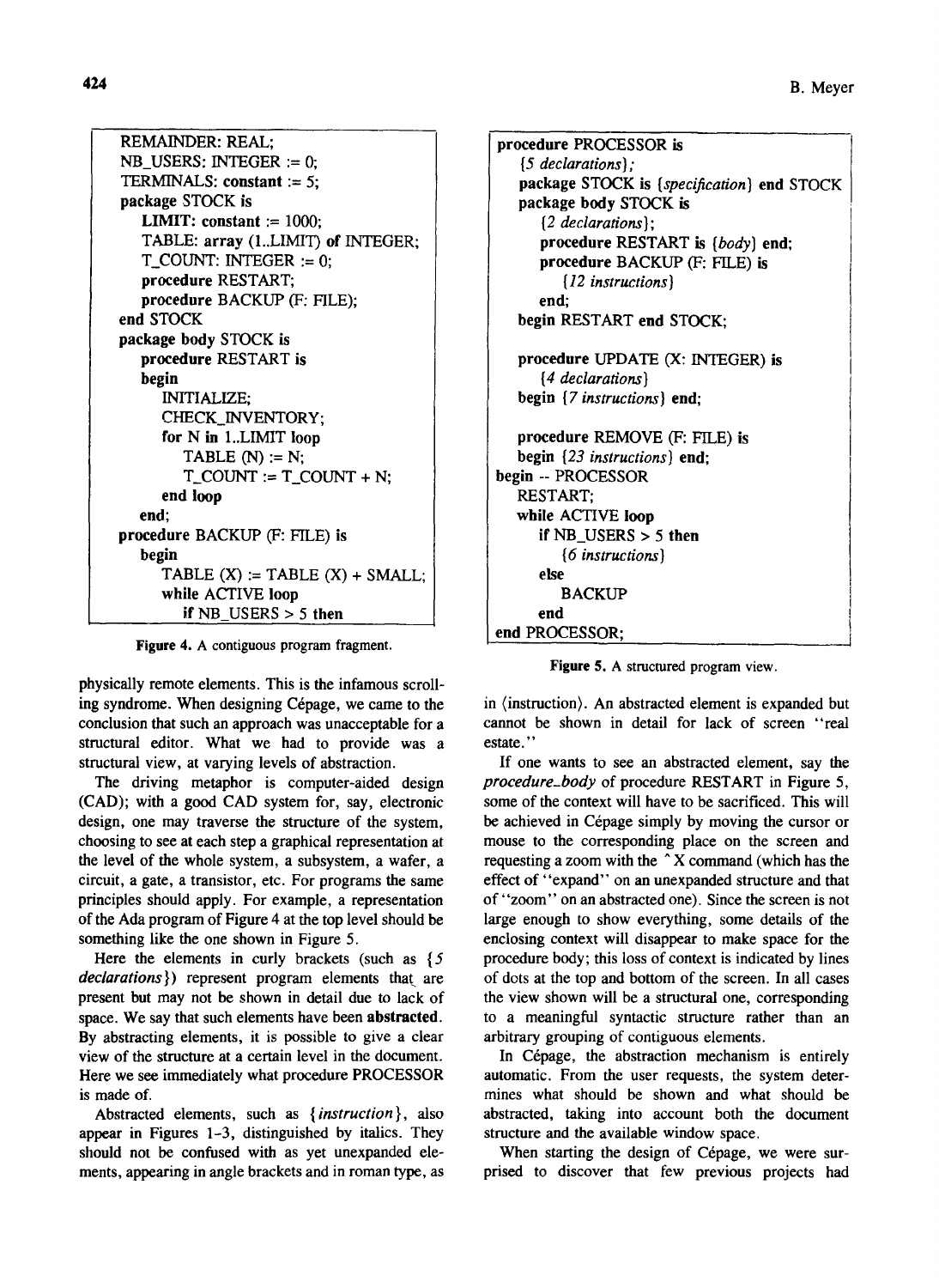## Cépage

addressed the question of structural document display. One contribution was Mikelsons' [8}, which unfortunately proved too specific for our purposes. The Cépage display mechanism relies on a set of data structures and algorithms that have been described elsewhere [9]. It is fair to say that, together with the parser, the display mechanism is the most elaborate part of Cépage.

## 5. LANGUAGE INDEPENDENCE

Independence vis-a-vis the language is one of the main aims of the design of Cepage. Why this interest in preserving adaptability to various languages?

#### 5.1. Applications of Language Independence

The first reason simply comes from an assessment of the situation. Clearly, many programming languages are being used today, and there is little prospect for unification in the near future. A tool tied to a single language would have had a limited practical interest.

But switching to entirely different languages is not the only application of language adaptability. Very often, local environments (companies, laboratories, universities, etc.) have specific variants of programming languages (e.g., Turbo-Pascal, VMS Pascal, IBM Pascal.) that differ in small but significant details. Adapting a structural editor to such variations should be a simple matter, and indeed it is with Cépage.

Third, methodology-conscious projects are increasingly defining programming standards (such as comment conventions and exclusion of certain constructs). It is good to have such standards and even better to control their application; but nothing can beat using a program construction tool where the standards are built in, having been integrated into the language description. A modest example shown by the session extracts in Figures 1-3 was the automatic addition of a comment at the end of a program unit, repeating the name of the unit; but much more interesting conventions can be supported.

A fourth and equally promising application of language independence is the ability to support many types of document structures, which might not initially be thought of as languages. For example, many companies or departments have defined standardized structures for technical reports; such structures may be described as languages and then automatically supported by Cépage. As another example, installing a Unix system requires editing various configuration files (/etc/termcap for terminal descriptions, /etc/ttys for external lines, etc.), each of which has its own peculiar and sometimes confusing structure; each of language adaptability makes Cépage a good candidate for supporting this process. Examples include (such as a standard structure for technical reports) may benefit from a versatile tool that will automatically enforce the observation of the structure.

#### 5.2. LDL

The language adaptability of Cépage is supported by the use of the LDL formalism (Language Description Language) [10]. Any Cépage session relies on a language description, or grammar, written in LDL. Only through this grammar is the session associated with the language; the Cépage system itself is entirely languageindependent.

An LDL grammar is a sequence of "construct paragraphs," each of which describes the form of instances of a given construct (syntactic type). As an example of a construct paragraph, the following describes Pascal While loops:

> construct *While\_loop*  --"While" loop in Pascal short "while..." aggregate *test: Expression; body: Instruction*  format "while" *test* "do" *body*  end

This description comprises the following elements:

- A full name, *While\_loop,* used to refer to the construct in the grammar
- A short name, "while...", used to represent the construct when abstracted, unexpanded, or appearing as one possible choice in a menu
- A description of the abstract syntax of while loops as being "aggregates" with two components: an expression, the *test,* and an instruction, the *body*
- A description of the concrete syntax, which gives the external format of a loop with these components, indicating where the keywords should be placed

In such construct specifications, the abstract syntax refers to the abstract structure of construct instances. For example, a while loop is made of two components. The concrete syntax refers to the way construct instances are displayed or printed, based on the components of the abstract structure. Note that an abstract component may appear more than once in the concrete form; this is how the convention for final comments in Pascal programs or procedures, repeating the name of the unit (see Figures 1-3), may be automatically enforced.

Aggregates are but one type of constructs. Others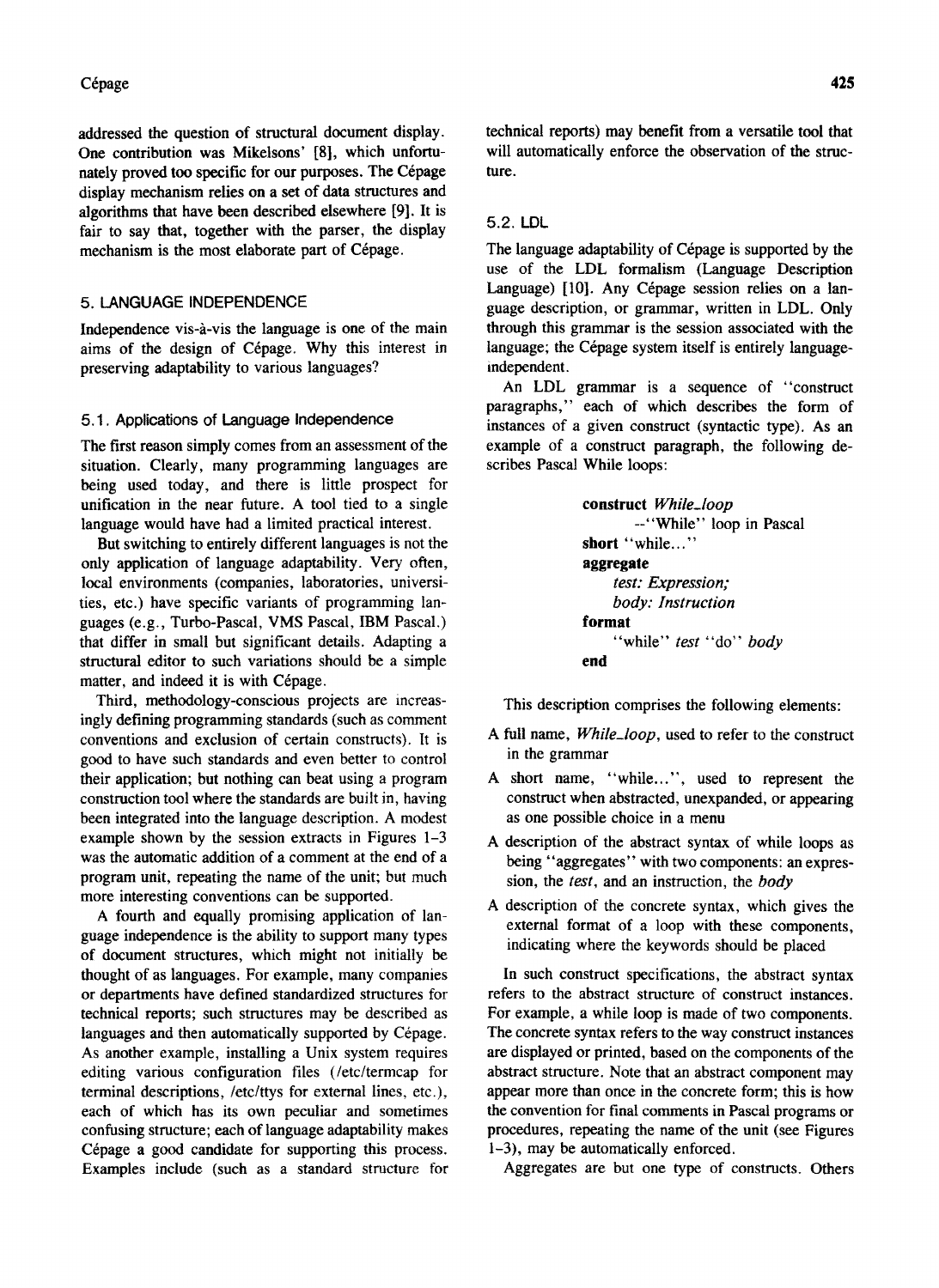include "choice" and "list" constructs, as in the following self-explanatory examples:

```
construct Instruction 
        --Instruction in Pascal 
short "instruction"
choice 
    Assignment, While, Repeat, If, Call, Case, 
    Goto
```
end

```
construct Compound 
       --Compound instruction in Pascal 
short "begin..."
list Instruction 
format 
   header "begin"
   delimiter ";"
   tail "end"
end
```
Note how the concrete syntax for a list construct is specified by a header, a delimiter to be inserted between elements, and a tail.

Other types of constructs include atomic constructs (basic elements such as identifiers or constants, described by regular expressions) and predefined constructs (integers, strings, etc.).

We felt very strongly that writing a language description should be easy. Using LDL, the description of a language should take from a few hours (when working on a variant of a previously defined language) to at most a week for an entirely new language. We expect many language descriptions to be obtained by imitation or modification of existing ones.

Of course, LDL descriptions may be done using Cépage, as LDL is one of the languages supported by the system. A grammar for LDL is given in Ref. 10.

## 5.3. Using the Grammar for Document Layout

The LDL grammar is used by Cépage for two purposes: It drives both the display mechanism described above and the Cépage parser.

The display mechanism relies on the grammar to decide when abstractions should be performed and to format the document on the screen. The formatting process is entirely automatic; in particular, it is usually not necessary to add any special formatting indications to the LDL grammars.

For languages with a regular enough structure, such as most modern programming languages, the default display policy will perform necessary line returns,

indentations, and so on in an entirely satisfactory manner, similar to the examples of Figures 1-3 and 5. The basic principle of the display policy is to use the *abstract* structure to construct the layout of the *concrete*  form. As a result, any operand (element of the concrete text that corresponds to a component of the abstract syntax, such as the body of a While loop) will be displayed either on a single line together with preceding and/or subsequent elements or, if this proves impossible, just by itself, indented on one or more lines. Details of the Cépage display policy may be found in Refs. 9 and 10.

This fundamental property of the display mechanism is a key factor in Cépage's ease of language adaptability. The grammar writer may concentrate on describing the syntax proper and let Cépage take care of the appropriate formatting.

If a specific nonstandard layout is desired, formating codes are available; they are also useful to describe languages with bizarre formats such as Fortran. Examples of formatting codes are the following:

- \$Ai: Move to absolute position i. For example, the "C" of a Fortran comment must appear in position I and should be preceded by \$AI in the concrete syntax clause.
- \$Ri: Move to relative position i. A relative position is computed with respect to the left border of the enclosing window, whereas an absolute position refers to the left border of the topmost window in the hierarchy.
- ): Start new indentation level.
- (: End indentation level.

These and other formatting codes span a wide range of possible formatting requirements.

## 5.4. Using the Grammar for Parsing

The same grammar that drives the display mechanism is also used by the built-in Cépage parser. The parser relies on the concrete syntax clauses of the grammar to analyze input entered in text mode and build the corresponding abstract structures.

LDL does not place any special requirements on the class of acceptable languages. This is another key property in achieving Cépage's language independence. Other structural editors that embody a parser often rely on parser generators like Unix's YACC, which enforce strange restrictions such as LALR  $(k)$  or SLR  $(k)$  and make language description a lengthy trial-and-error process. In contrast, the Cépage parser is fully general; the underlying algorithm [11] applies to any context-free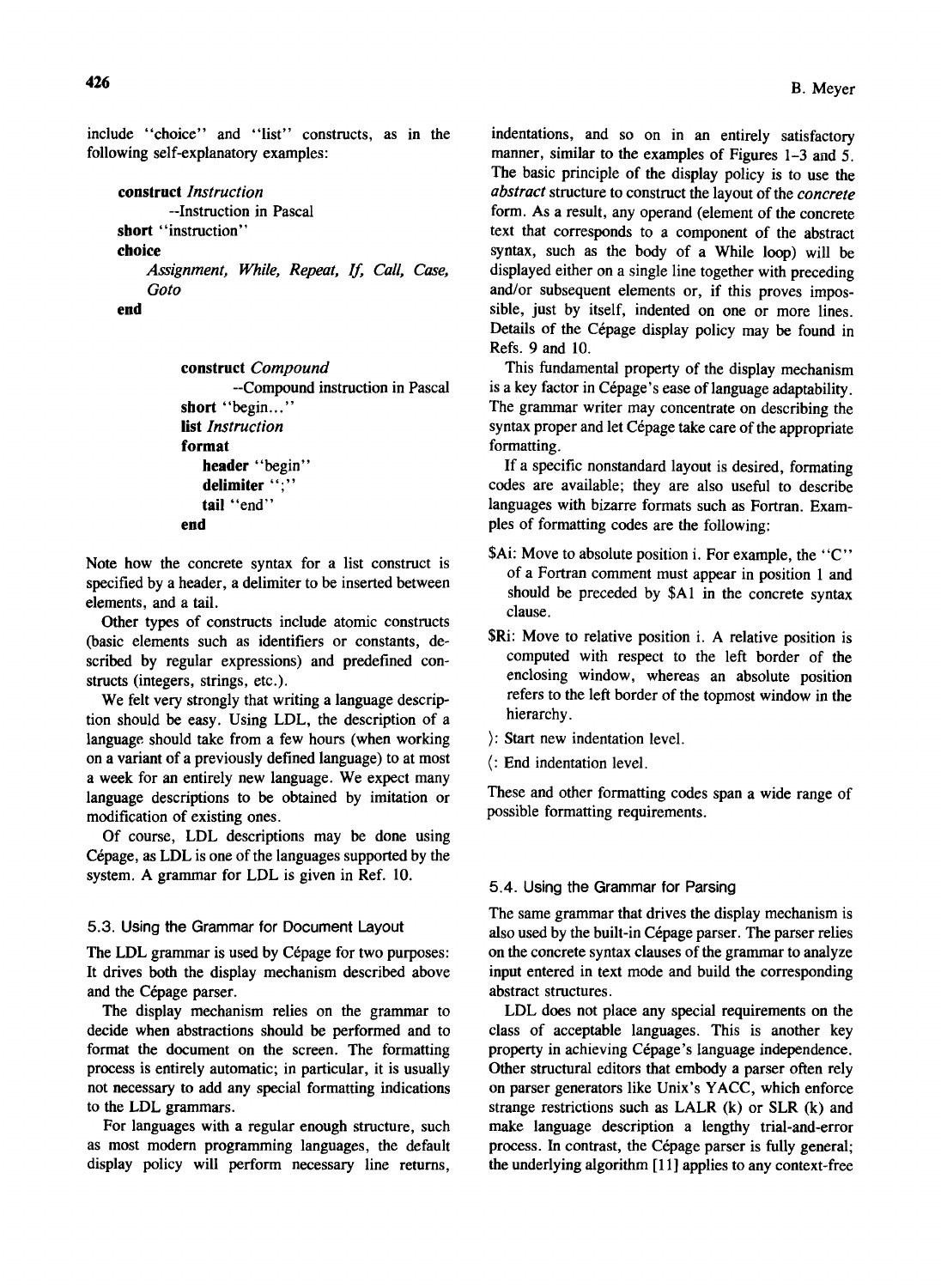Cépage

grammar. This algorithm is also the key to parsing incomplete phrases (Section 2.2).

Beyond on-the-fly parsing of user input, the parser may also be used to input existing documents for subsequent manipulation by Cépage.

## 6. **THE IMPLEMENTATION**

#### 6.1 . State of the System

An initial version of Cépage was developed in Pascal at Electricité de France [12]. This version, running on IBM 370 hardware and 3279 terminals, was a prototype aimed only at validating some of the design ideas. The current version was undertaken late in 1985 by Interactive Software Engineering under Unix. It is now a commercial product. The system has been developed with portability in mind and runs on both System V and BSD variants of Unix. Versions for other systems are being investigated.

The current version is written entirely in Eiffel [13], an object-oriented language featuring multiple inheritance, generic classes, strict typing, assertions, and information hiding. The availability of Eiffel has proved to be a key factor in completing the construction of Cépage. Of particular importance was the Eiffel library, which provided ready-made, robust software components built around basic data abstractions such as lists and trees.

#### 6.2. System Structure

The general structure of the system is given by Figure 6. Since Cépage was designed and implemented according to object-oriented techniques, the structure is best described by explaining the main object classes (abstract data type implementations) used.

The "abstract syntactic forest" is a hierarchical data structure that provides an internal representation of the document being manipulated. As mentioned above, Cépage itself is entirely language-independent. Thus an abstract syntactic forest is meaningful only with respect to a certain language. This language is known internally through another fundamental data structure, the "grammar graph." A Cepage component called LDLT (LDL translator) is charged with producing a grammar graph from an LDL grammar. Note that the grammar graph is functionally equivalent to a grammar; the user may think of the grammar as being directly interpreted by Cépage, although, for efficiency reasons, the interpretation in fact uses the grammar graph.

The "external form" is a representation of the document conceptually equivalent to the abstract syntactic forest but suitable for storage on external devices.



Figure 6. Cépage system structure.

The "visual form" is produced by the Cépage display system by mapping the internal document structure, as represented by the abstract syntactic forest, onto the available window space, choosing the elements that will be abstracted for lack of screen space, and performing the necessary formatting and indentation operations. As mentioned above, this process is entirely automatic; the user does not need to intervene but will get an appropriate view at each stage of the computation. The visual form is a list of windows processable by another of our software tools, Winpack (a general multiwindowing screen package), also written in Eiffel.

Finally, the "text form" may be generated for a totally expanded document for possible processing by other tools.

Note that one may envision applications involving more than one grammar graph. For example, two windows may be used concurrently to run two instances of Cepage, one for a PDL (Program Design Language) and the other for a programming language; if the grammar graphs are connected, changes to the former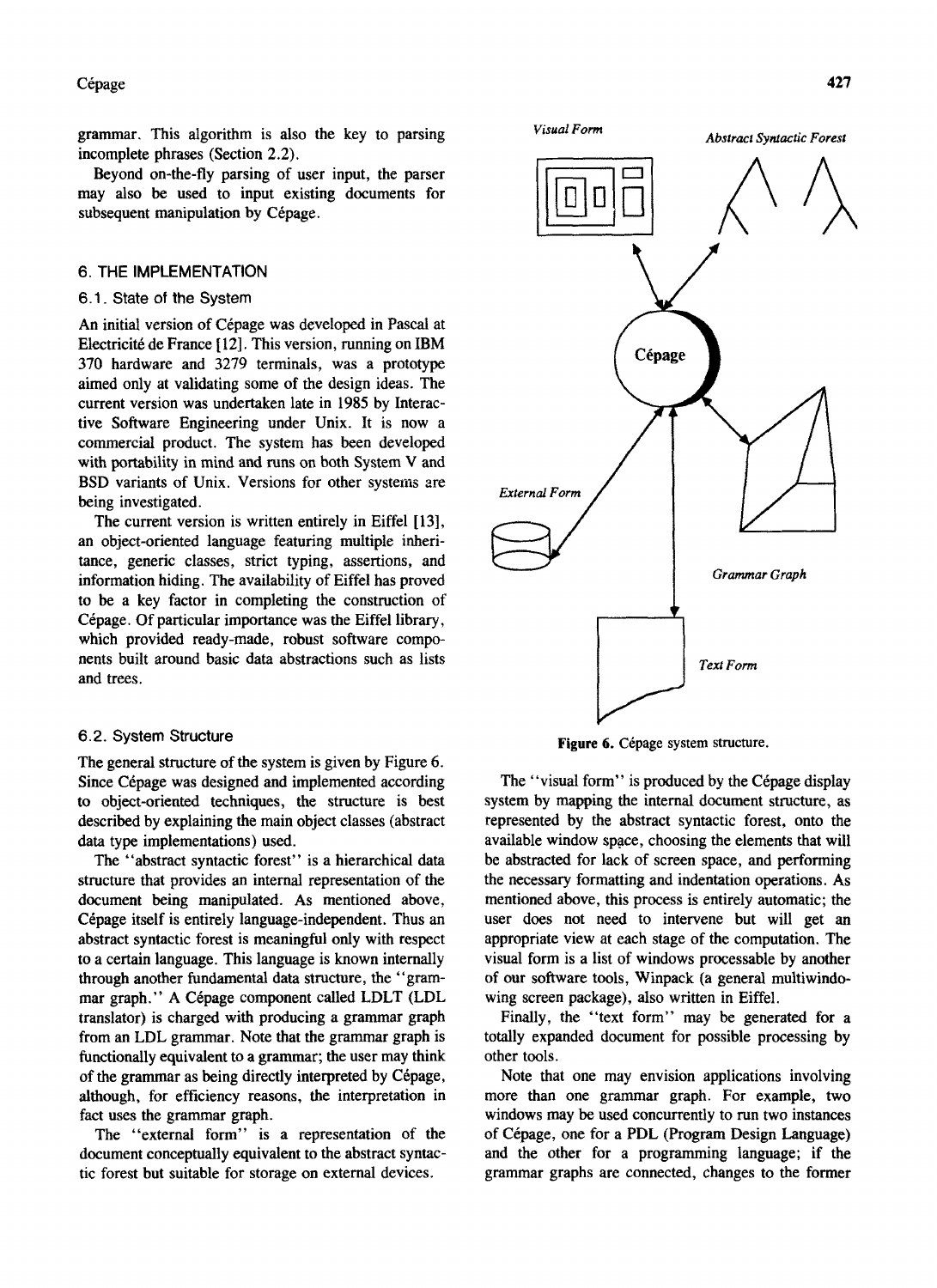may be immediately reflected in the latter. Another obvious application is to language translation.

## 7. APPUCATIONS OF CEPAGE

As is now stands, Cépage may be applied to the following goals.

Program construction, relieving programmers of syntactic details and ensuring syntactic correctness at each stage.

Computer science education.

- Production of standardized documents of just about any type: specifications, designs, technical reports, budgets, operating system configuration files, etc.
- Implementation of programming and documentation conventions, such as standardized comments appearing at predefined places (for example, structured header comments in subprograms), and other style standards.
- Language extension. If one wishes to add constructs to a language, for example While loops to Fortran, Cépage may advantageously replace a traditional preprocessor. It suffices to add a "While" construct to the LDL grammar with a concrete syntax that specifies the appropriate expansion (If and Goto). When the user chooses "While" from the instruction menu, the expansion will be performed immediately on the screen.
- As a basis for other software tools that manipulate documents in terms of their structure, such as program or specification analyzers, profilers, complexity analyzers, and transformation tools. To make this goal a reality, many of the Cépage functions are accessible independently of the user interface through a library of primitives.

With respect to the last goal, we think that Cépage, with its data structures (abstract syntactic forest, grammar graph) and the library of routines that allows manipulating these structures, is a particularly worthy candidate to provide the standard interface for all tools that handle structured documents. For this reason we will publish the detailed specifications of the library for use by any such tools.

## 8. FURTHER DEVELOPMENTS

Current work on Cépage builds on the above results to extend the system and its applicability. A first range of extensions is to add semantic facilities to the syntactic stem. Both static semantics (for example, type-checking facilities) and dynamic semantics are being considered. The latter facility should make it possible to execute programs even if they are not completely expanded; if execution hits an unexpanded substructure, the system will revert to the editing mode to allow the user to enter a temporary stub allowing execution to proceed. Of course, dynamic semantic specifications are only meaningful for executable languages such as programming languages. This facility should make Cépage an invaluable tool for program testing and rapid prototyping.

The challenge with respect to semantics is to allow more advanced processing to be performed without impairing one of the key qualities of Cépage, the ease of language adaptation.

Another set of extensions concerns the possibility to use more than one grammar in the same Cépage session. This opens rich possibilities of using Cépage to support design in a high-level language in one window with immediate automatic code generation in another. Another promising application is as a tool for automatic translation.

A more advanced application would be to use Cépage to support program construction from general reusable patterns. The idea here is to treat parameterized software elements as abstract structures that could be modeled as LDL constructs. A sorting routine, for example, has a number of options (type of elements to sort, comparison criterion, swapping routine, sorting algorithm used); these could be viewed as components of an LDL aggregate construct *sort*. Cépage could thus be used as a tool for the construction of reusable software.

On a more short-term basis, we plan to use Cépage, and especially its standardized data structures, as a basis for adding a range of new software engineering tools, and to promote it as a standard for all software tools that manipulate structured documents.

#### ACKNOWLEDGMENTS

Jean-Marc Nerson was the co-designer of Cépage and its prime implementor. A key contribution was made by Reynald Bouy, who wrote the parser. The application to configuration files (Section 5.1) was suggested by David Farber.

#### **REFERENCES**

- 1. W. J. Hansen, Creation of Hierarchic Text with a Computer Display, ANL-7818, Argonne National Laboratory, Argonne, Illinois, 1971. (Also as dissertation, Computer Science Department, Stanford University, June 1971.)
- 2. V. Donzeau-Gouge, G. Huet, G. Kahn, and B. Lang, Environnement de Programmation Mentor: Present et Avenir, in *Actes des Troisiemes Journees Francophones sur I'Injormatique,* Geneva, 1981.
- 3. V. Donzeau-Gouge, G. Huet, G. Kahn, and B. Lang,